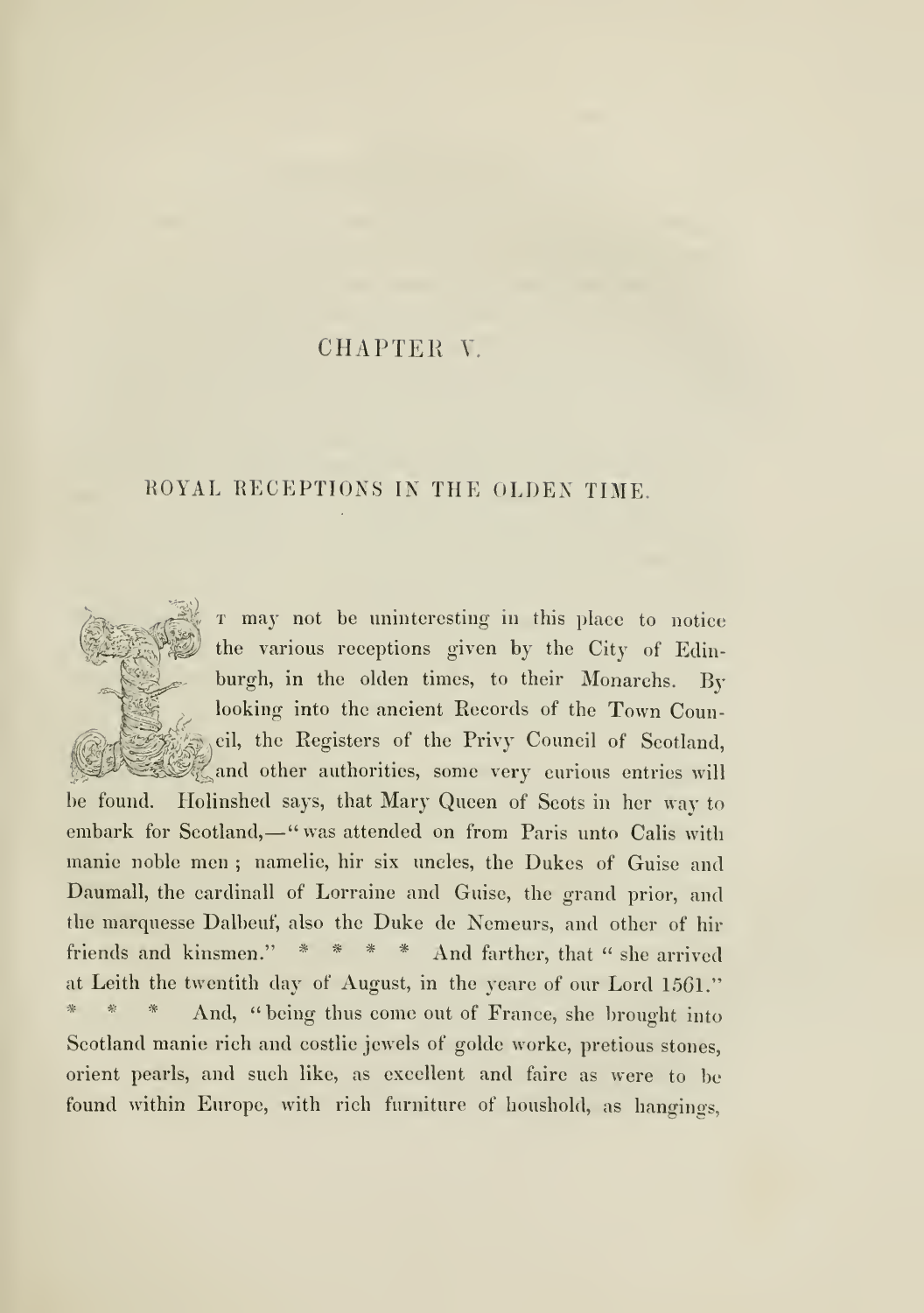×

carpets, counterpoints, and all other necessaries for the furnishing of hir princelie houses."

De Brantome gives the following notice of the landing of Mary. " Nous allasmes entrer et prendre terre au Petit Lue, [Leith,] ou sondants les principaux delà, et de l'Islebourg, [Edimbourg,] qui n'est qu'a une petite lieue dela, la Reyne y alia <sup>a</sup> cheval, et ses Dames et Seigneurs sur les hacquenées guilledines du pays, telles quelles, est harnachées de mesme. Done, sur tel appareil, la Reyne se mit à pleurer, et dire que ce n'estoient pas la les pompes, les magnificences, ni les superbes montures de la France, dont elle avoit jouy si longtemps ; mais qu'il falloit prendre patience ; et qui pis est, le soir, ainsi qu'elle se vouloit coucher, estant logée en-bas en l'Abbaye de l'Islebourg, qui est certes un beau bastiment, et ne tient rien du Pays, vindrent sous la fenestre cinq ou six cent marauds de la ville, lui donner aubade de mechants violons et petits rebecs, dont il n'y en a fauté en ce Pays là; et se mirent à chanter Pseaulmes, tant mal chantez et si mal accordez, que rien plus. He ! quelle musique ! et quel repos pour sa nuit !"

To provide for the banquet and triumph which they proposed to give on this occasion, the Magistrates " willed ane generall taxt to be rasit of the haill town," against which the Deacons of the Trades, like true Tribunes of the people, protested, proposing that instead of it, a lease of the common mills belonging to the town, should be sold, to defray the expense, and the deacon of the bakers offered to bear the whole charge, provided such a lease was granted to them for certain years. The tax, however, was carried, and the Treasurer received orders to go on with his preparations. Accordingly, coats of French black, and other articles, were ordered for " every ane of the twelf serjands, the javillour and gild serjants,"—" tymmer, canves, and all uther necessaris convenient for the triumphis and farceis"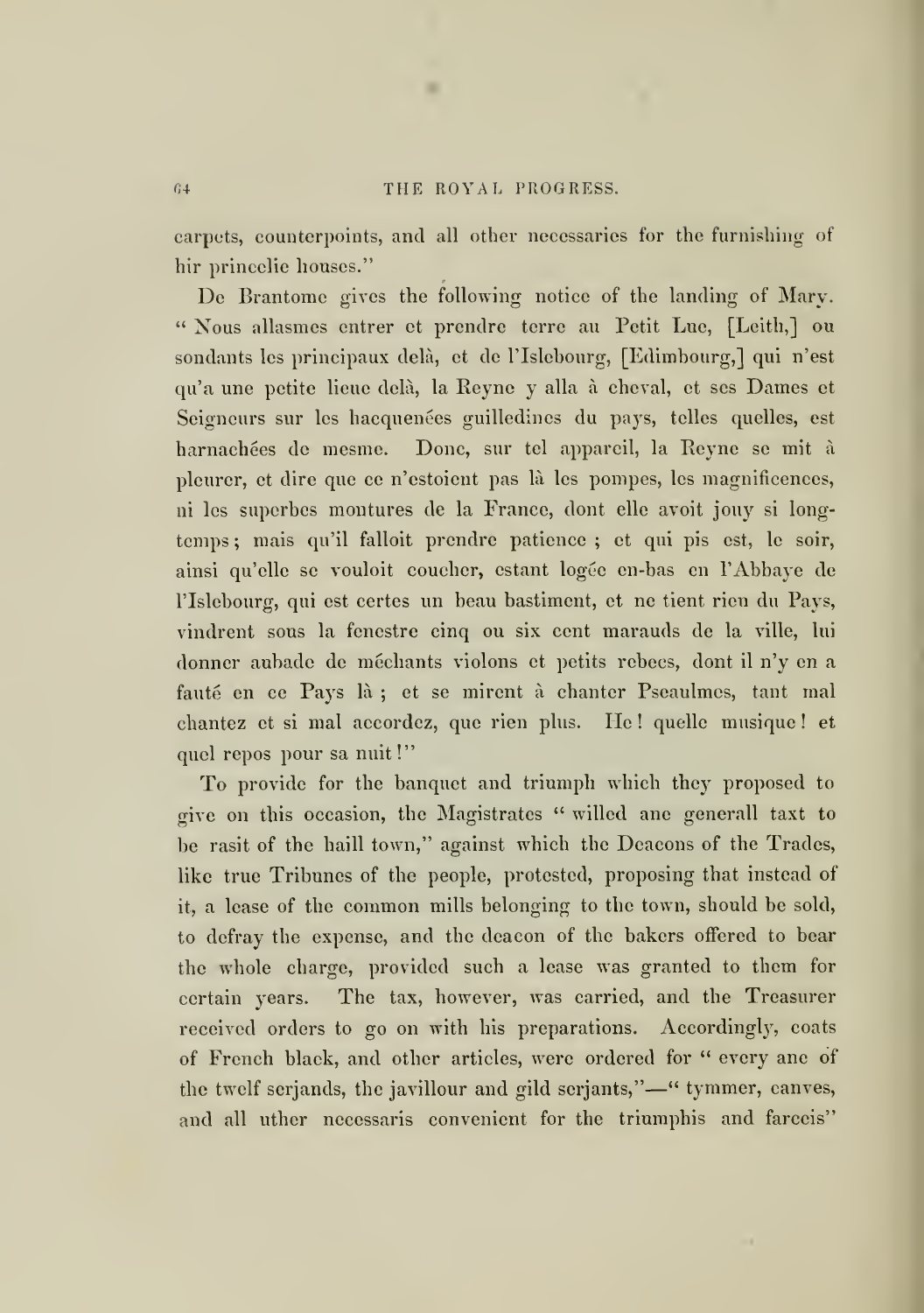were provided, and ten individuals were ordered to have each of them " ane goun of fine blak velvot, syde to thair feet, lynit with pann velvot, ane coit of blak velvot, ane doublat of erammosyne satyne, with velvot bonet and hois effeirand thairto; and thir tuelf to beir the pale abone the Quenis Grace head, and nane utheris. And all the uther nychtbouris that sal be sene upon the gait, to have syde gownis of fyne Franche blak sychtit, with pan velvet coittis of velvet and doublettes of sating ; and every man to gang in his dew and gude ordour. And the serjandis to ordour the calsay, and to mak rowme for the nobilitie and nychtbouris forsaid. And siclike, that the young men of the toun devise for thameselfis sum braw abulyement of taffatie or other silk, and mak the convoy befoir the cairt triumphant."

The pageant itself, is thus described in the Pollock Manuscript :-" Vpoun the xix day of August Ixj, Marie, quene of Scottis, oure souerane ladie, arryvit in the raid of Leith, at sex houris in the mornyng, accumpanyit onlie with tua gallionis ; and thair come with hir in cumpany, monsieur Domell, the grand pryour, monsieur marques, [d'Elbeuf,] the said quenes grace moder broder, togidder with monsieur Danguill, [d'Amville,] second sone to the constable of France, with certane vther nobill gentilmen ; and at ten houris the samen day, hir hienes landit vpoun the schoir of Leith, and remanit in Andro Lambis hous be the space of ane hour, and thairefter wes convoyit vp to hir palice of Halyrudhous. Vpoun the xxiiij day of August, quhilk wes Sonday, the Quenes grace causit say mes in hir hienes chappell within hir palace of Halyrudhous, quhairat the lordis of the congregatioun wes grittumlie annoyit. Vpoun the last day of August Ixj, the toun of Edinburgh maid the banket to monsieur Domell, the grand pryour, marques, and monsieur Danguill, in ane honourable maner, within the lugeing sumtyme pertenying

I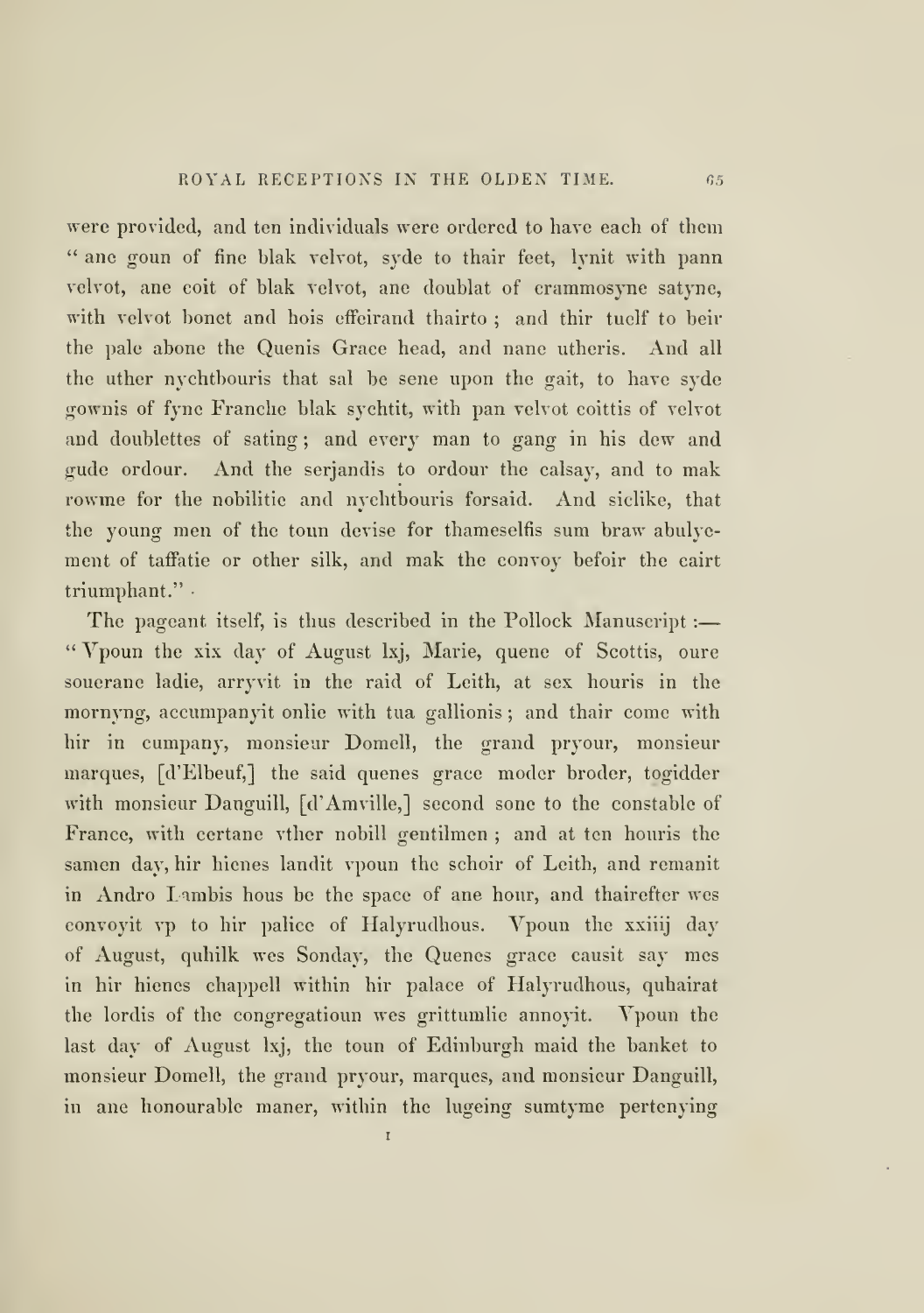to the cardinal!. " Vpoun the first day of September Ixj, the Quenes grace maid hir entres in the burgh of Edinburgh, on this maner. Hir hieness depairtit of Halyrudhous, and raid be the



lang gait on the north syid of the said burgh, vnto the tyme scho come to the castell, quheir wes ane get maid to hir, at the quhilks sho, accompanijt with the maist pairt of the nobilitie of Scotland, except my lord duke and his sone, come in and raid vp the castell bank to the castell, and dynit thairin ; and when sho had dynit at tuelf houris, hir hienes come furth of the said castell towart the said burgh, at quhilk depairting, the artailgerie schot vehementlie. And thairefter, quhen sho was rydand down the castellhill, thair met hir hienes ane convoy of the goung mene of the said burgh, to the nomber of fyftie, or thairby, thair bodeis and theis coverit with geallow taffateis, thair armes and leggs fra the kne doun bair, cullorit with blak, in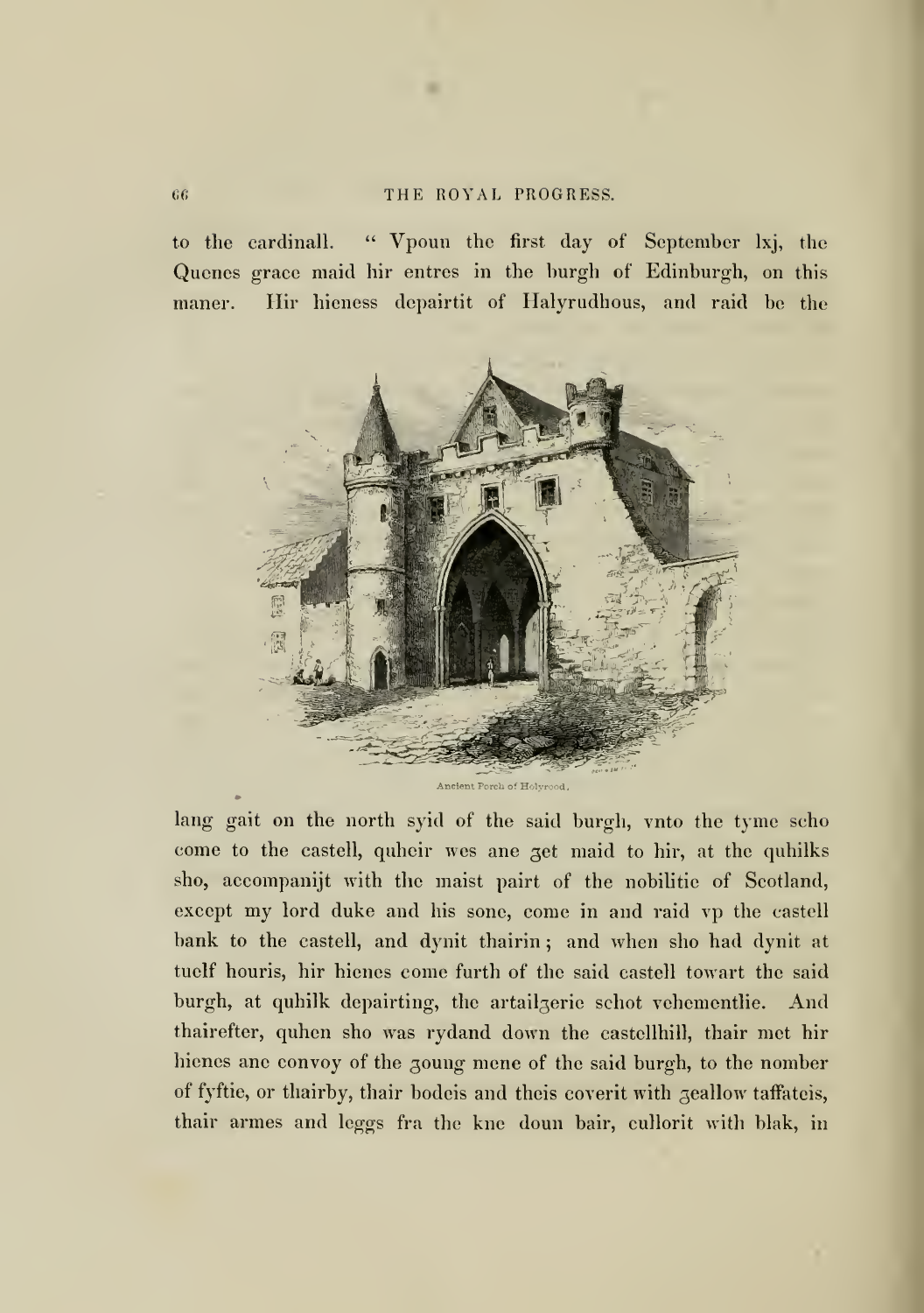maner of Moris, vpon thair heiddes blak hattis, and on thair faces blak visouris, in thair mowthis rings, garnesit with intellable precious staneis, about thair neckkis, leggis, and armes infynit of chenis of gold togidder with saxtene of the maist honest men of the town, cled in veluot gownis, and veluot bonettis, berand and gangand about the paill wnder the quhilk hir hienes raid ; quhilk pail wes of fyne purpour veluet lynit with reid taffateis, freingiet with gold and silk ; and efter thame wes ane cart with certane bairnes, togidder with ane coffer, quhairin wes the copburd and propyne quhilk suld be propynit to hir hienes, and quhen hir grace come fordwart to the butter trone of the said burgh, the nobilitie and convoy foirsaid precedand, at the quhilk butter trone thair was ane port made of tymber in maist honourable maner, cullorit with fyne cullouris, hungin with syndrie armes ; vpon the quhilk port wes singand certane barneis in the maist hevinlie wyis vnder the quhilk port thair wes ane cloud opynnand with four levis, in the quhilk was put ane bony barne. And quhen the quenes hienes was cumand throw the said port, the said cloude opynnit, and the barne discendit doun as it had bene ane angell, and deliuerit to hir hienes the keyis of the toun, togidder with ane bybill and ane psalme bulk, coverit with fyne purpourit veluot ; and efter the said barne had spoken some small speitches, he deliuerit alsua to hir hienes thre writtingis, the tenor thairof is vncertane. That being done, the barne ascendit in the cloud, and the said clud stekit ; and thairefter the quenes grace come doun to the tolbuith, at the quhilk was

vpon twa skaffattis, ane abone and ane vnder that ; vpone the vnder was situat ane fair wirgin, callit Fortoune, vnder the quhilk was thrie fair virgynnis, all cled in maist precious attyrement, callit

Justice, and Policie. And efter ane litell speitche maid thair, the quenis grace come to the croce, quhair thair was standand four fair virgynnis, cled in the maist hevenlie clething, and fra the quhilk croce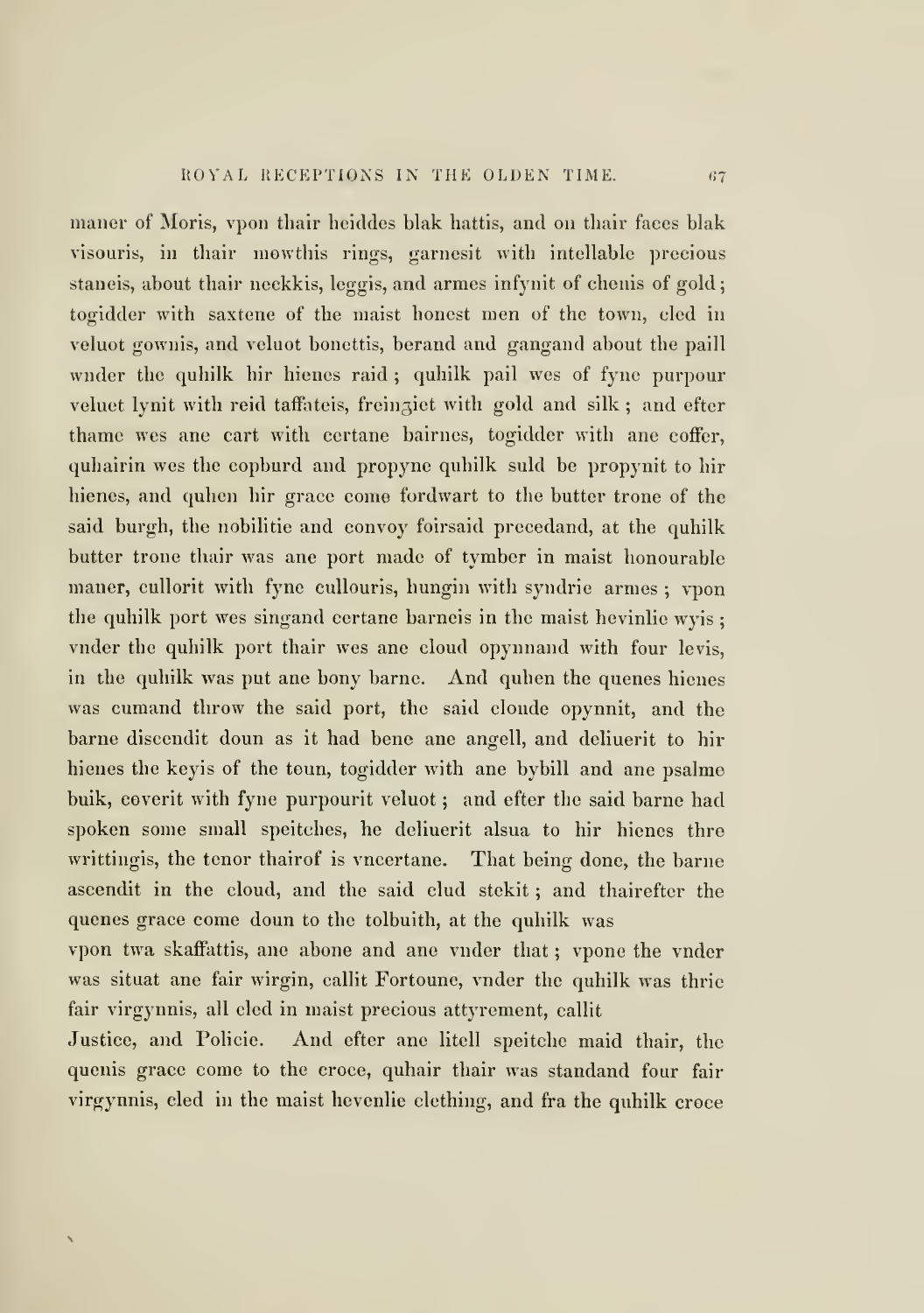٠

the wyne ran out at the spouttis in greit abundance ; thair wes the noyiss of pepill casting the glassis with wyne. This being done, our souerane ladie come to the salt trone, quhair thair wes sum spekaris; and cfter ane litell speitche, thaj brunt vpon the shaffet maid at the said trone, the maner of ane sacrifice; and swa that being done, sho depairtit to the nether bow, quhair thair wes ane vther skaffet maid, havand ane dragoun in the samyn, with some speiches ; and efter that the dragoun was brynt, and the quenis grace hard ane psalme song, hir hienes past to hir abbay of Halyrudhous with the said convoy and nobilities ; and thair the bairneis, quhilk was in the cairt with the propync, maid some speitche concernyng the putting away of the mess, and thairefter sang ane psalme ; and this being done, the cart come to Edinburgh, and the said honest men remaynit in hir vtter chalmer, and desyred hir grace to ressaue the said copeburd, quhilk wes double ourgilt, the price thairof wes ij<sup>M</sup> merkis; quha ressauit the samyne, and thankit thame thairof. And sua the honest men and convoy came to Edinburgh."

Such was the pageant. But, perhaps, the following sample of the poetry to which her Majesty was treated, will be found no less interesting than the prose in which her progress is told, particularly as it shows that the age had its Scott, as well as that which has so recently gone by.

> "ANE NEW ZEIR GIFT TO THE QUEENE MARY, QUHEN SCHO COME FIRST HAME, 1562.

" Weleum, illustrat Ladye, and oure Quene; Welcum oure lyone, with the Flour-de-lyce; Welcum oure thrissill, w<sup>t</sup> the Lorane grene; Welcum oure rubent roiss, vpoun the ryee; Welcum oure jem and joyfull genetryce; Welcum oure beill of Albion to beir;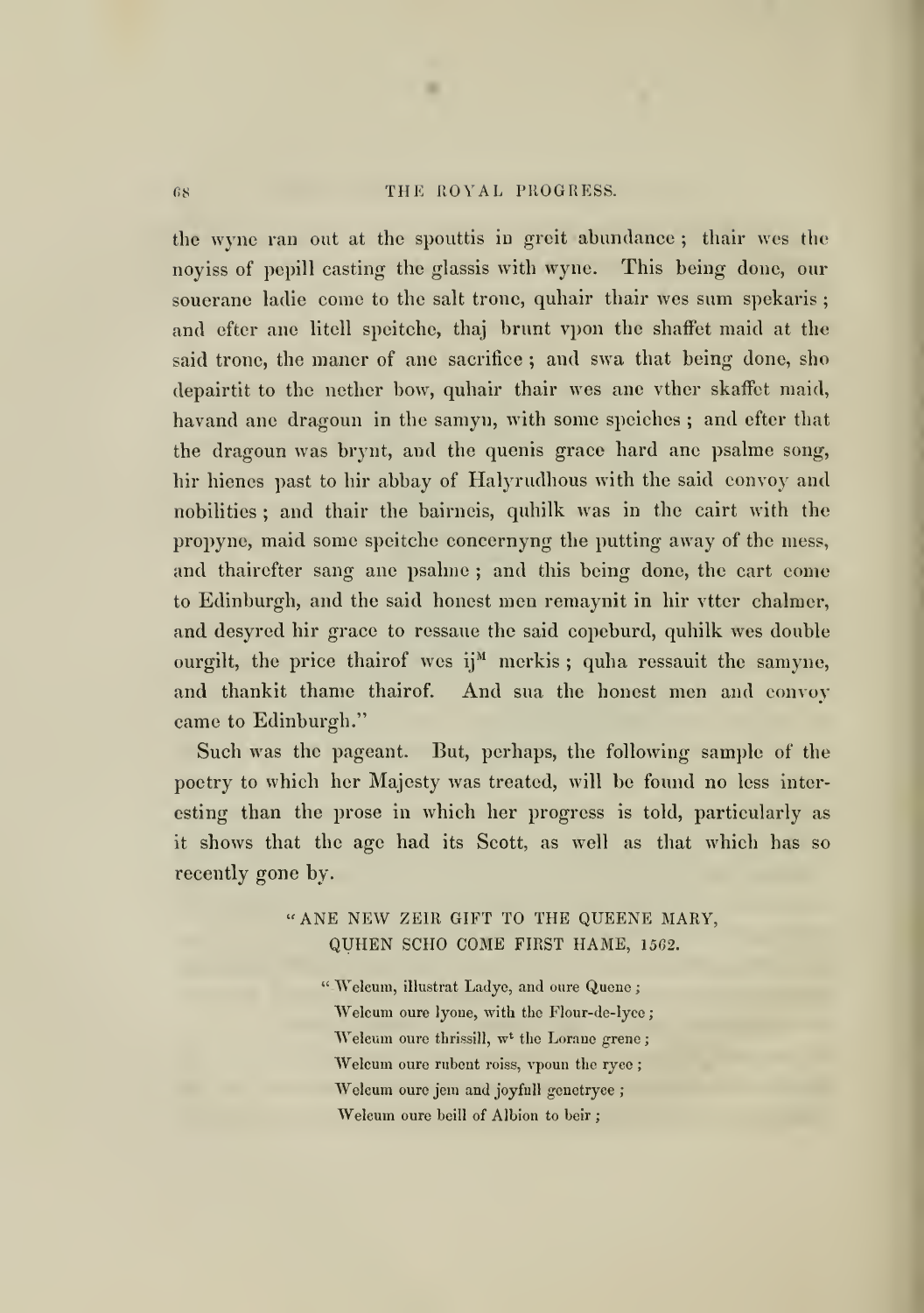Welcum oure plesand Princes, maist of pryce ; God gif the grace againis this guid new-zeir.  $\frac{M}{R}$  $\frac{1}{2\sqrt{2}}$  $\#$  $\frac{\partial \mathcal{L}}{\partial \mathcal{L}}$  $\boldsymbol{\varkappa}$ 

" Latt all thy realme be now in reddines, With coistlie elething to decoir thy corss; Zung gentilinen for dansing thame address, With courtlie ladyes cuplit in consorss; Frak ferce gallandis for feild gemis enforss; Enannit knychtis at listis w' scheild and speir, To fecht in barrowis bay<sup>t</sup> on fute and horss, Agane thy Grace gett ane guid-man this zeir."

This last allusion to the prospect of Queen Mary being speedilymarried, is continued in the stanzas that follow,—but the concluding stanza is matchless.

> " Freseb, fulgent flurist, fragrant flour, forraois, Lantern to lufe, of ladeis lamp and lot, Cherie maist chaist, chief charbucle and chois ; Smaill sweit smaragde, smelling but smit of smot; Noblest nato'', nurice to nurtour not This dull indyte, dulce, dowble dasy deir. Send be thy sempill servand SANDERIS SCOTT, Greting grit God to grant thy Grace gude zeir."

[^Alex"- Scott.]

The first reception of James VI. in Edinburgh, was in 1579, when he was a boy of thirteen years of age. On the 30th of August the magistrates ordain that " ane copburde of syluer ourgilt, of wecht vnderwrittin, be maid and prepaired with diligence, to the Kingis Majesties cuming to Edinburgh, viz.

" Ane basene and ane lawer weyand sax scoir vnces,—Twa flaketis of viij pundis wecht,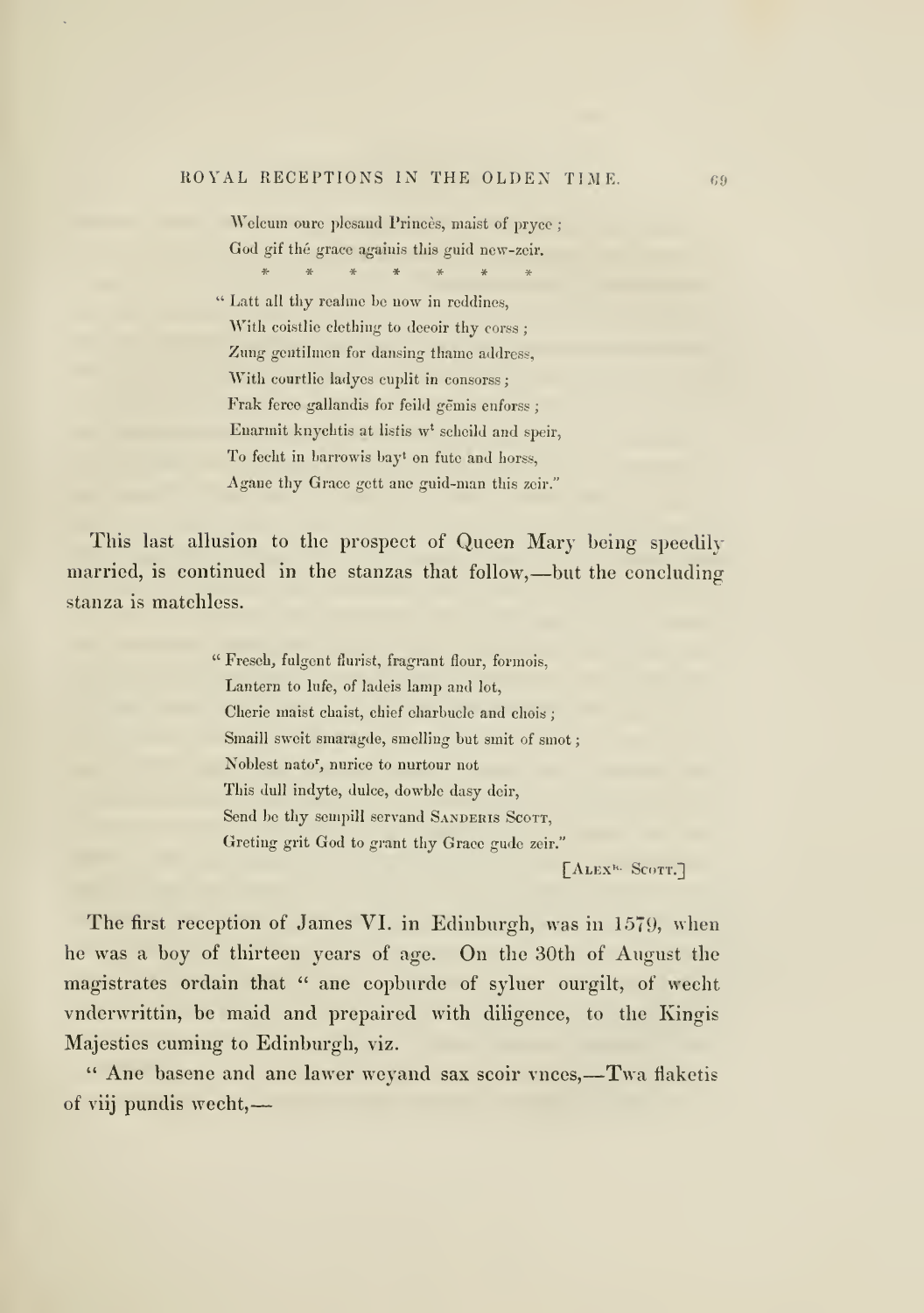$\mathbf{u}$ 

" Sax coupis with coveris, everilk ane of four therof, to wey tuentyaucht vnces, and vther twa of tuenty-four vnces the pece,-Four chandleris of sax scoir vnces,

" Ane saltfalt of tuenty-four vnces, - Ane trunchour of tuenty vnces, -

" Ane dozon of trunchouris at <sup>x</sup> vnces the pece,—Summa vj sax scoir vnces."—And amongst the names of other goldsmiths to whom the work was given to be executed, we find that of " George Hereot."

Particular dresses were ordered to be worn by the merchants and inhabitants, according to their respective degrees, and that under a tine of " twenty pundis," and " the payne of wairding." Those " extented to ten lib. or above, have everilk ane of thame ane goune of fyne blak chamlott of silk of cierge, barrit with velvous efferand to his substance. And all sic as ar extented aboue saxtene lib. to have thair gounis of the lyke stuff, the breistis thairof lynit with velvous and begaireit thairwith with coitis of velvous dames or satene." A fine black gown is ordered for the macer, " begareit with twa barris of velvous, and the breists thereof lynit with satene, ane doublet of blak satene, ane pair of blak hois begareit with velvet, and ane taffatie hatt or velvot bonett." And it was ordained, that " everilk ane of the xiij officeris have, agane the Kingis Majesties entrie, ane lyvery, viz. thrie elnis of blak Inglis stemmyng, to be thame hois, vj quarteris of Kowane canves, to be their doubletis, ilk ane of them, and threttyne shillings four pennies to furneis pasmentis, together with ane blak hat, and ane quhyte string."—Also—" Ordanis ane Paill of blew velvot of sevintene elnis of purpour, and lynit within with reid tafatie, and the baillies to tak ordour anent the making therof, agane the Kingis entrie."—Also—" Ordanis Androw Stevinson, thesaurer, to cause wesche the over and nether, to wyt, his and the laiche counsall hous, with calk." Also the appointment of <sup>a</sup> committee of taste—" Ordanis Robert Henrison, chirurgeon, and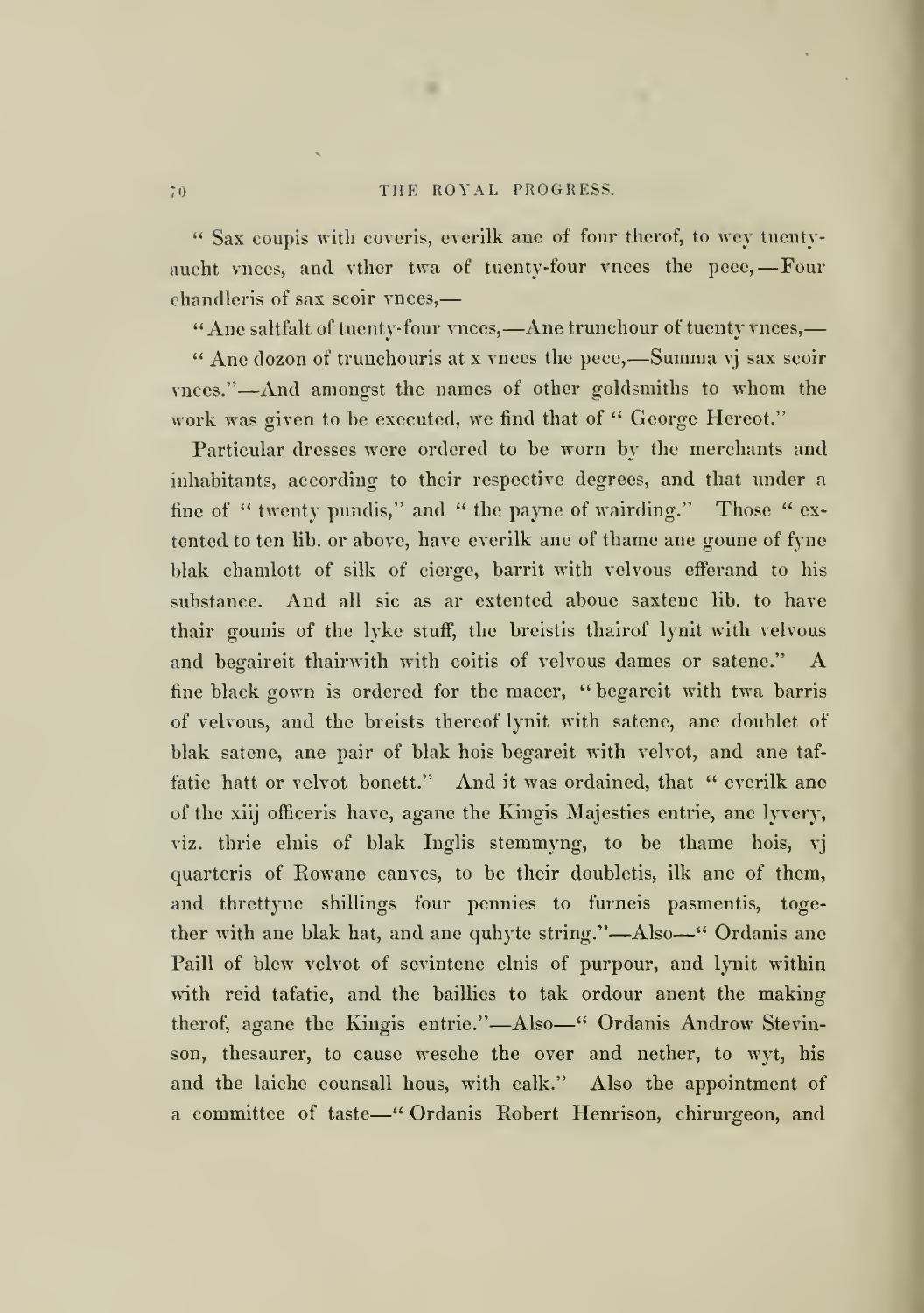Robert Kar, baillie, to speik the Frenche man, using William Stewart for his opinion in devyse of the triumphe agane the Kingis heir cuming." Clothing is also ordained for the ordinary town officers. Those who were to bear " the Kingis Majesties paill," were charged " to mak and prepair ane goune of fyne blak, barrit with welvous, lynit in the breistis with welvous, or gounis of fyne chamlott of silk, growgrane of silk or cierge, barrit with velvous, velvot coiles, or doubletis of saiten velvot, or dames tafetie hatis, and in sic uther decent apparrell as effeirs." —And orders were given to " Androw Stevinson, thesaurer, to by sa mekill calk as will spargan all the tolbuythis."—And farther,—" It is statute be the bailies and counsall foirsaid, that all manner of persons hawand ony cruves for swyne at thair stairis and syde wallis, foment the hie streit or common vennelis, remove the samyn therof incontinent betwix and Setterday nixt at seven, ilk persoun under the payne of fyve pundis, but favouris." Thirty shillings is ordered to be given " to the violeris and sangsteris at the Kingis entrie above the Over Bow."

A Manuscript " Historic and Life of King James the Sext," gives this account of the reception :- "At the West Port of Edinburgh, he was ressavit be the Magistrats of the toun, under a pompous payle of purple velvot. That port presentit unto him the wisdome of Solomon, as it is written in the third chapter of the first buik of the Kings : That is to say, King Solomon was representit with the twa women that contendit for the young chylde, and the servant that presentit the sworde to the king, with the chylde ; and as he maid forder progres in the toun in the streat that ascendis to the castell, thair is ane ancient port, at the whilk hang a curious globe, that opnit artificiallie as the King came by, wharin was a young boy that discendit craftelie, presenting the keyis of the toun to his Majestic, that war all maid of fyne massie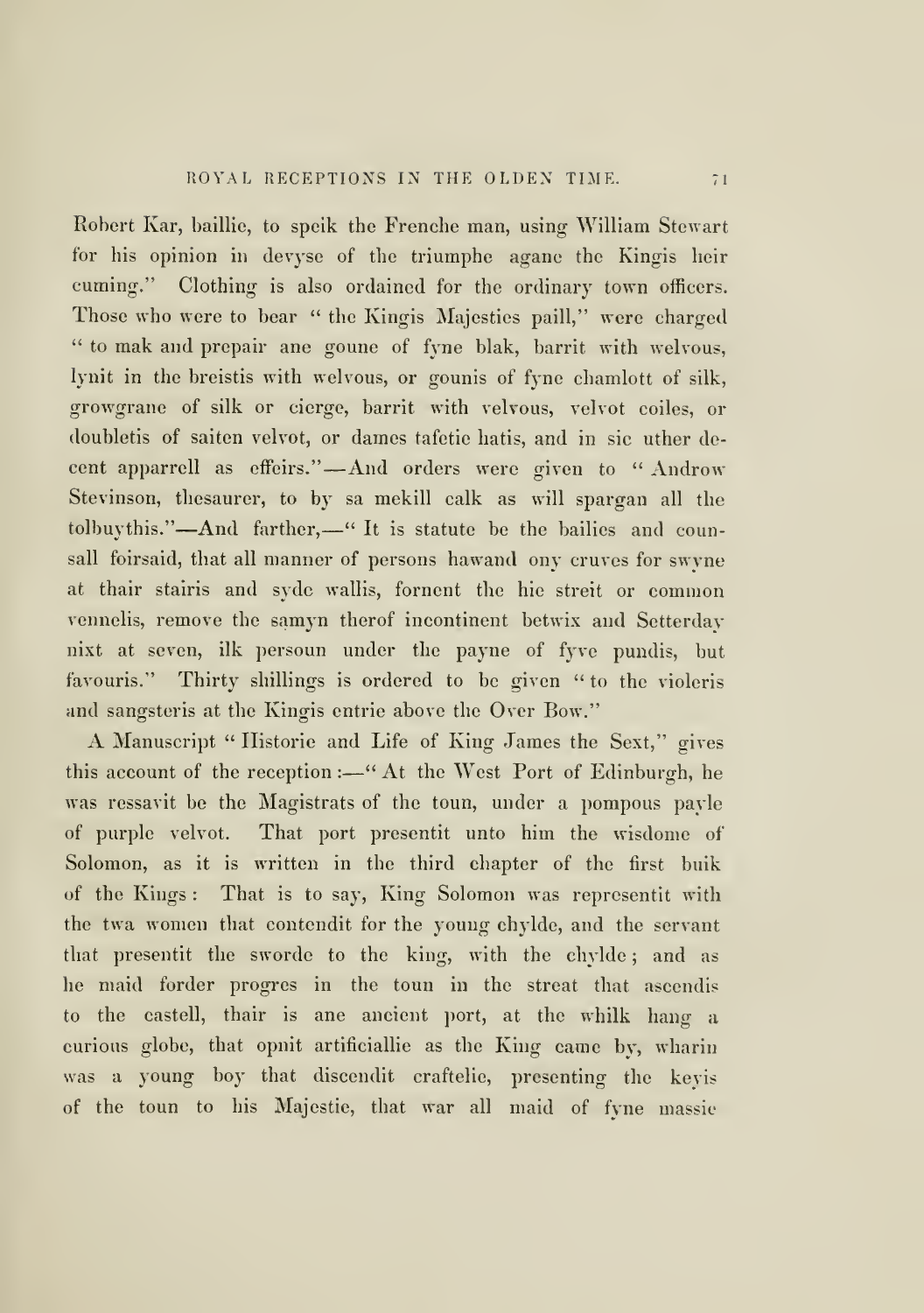٠

sylver, and thais war presentlie ressavit be ane of his honourable counsall. During this space, Dame Music and hir scollars exercesit hir art with great melodic. Then, in his discence, as he came fornent the hous of Justice, thair shew thaymeselfis unto him, four gallant verteous ladeyis, to wit, Peace, Justice, Plentie, and Policie, and aither of thayme had an oraison to his Majestic. Tharefter, as he came towart the cheif collegiall kirk, thare Dame Religion shew hirself desyring his presence, whilk he then obeyit be entring the kirk, whare the cheif preacher for that tyme maid a notable exhortation unto him, for the cmbraceing of religion, and all her cardinall vertewis, and of all uther morall vertewis. Thareafter he came furth, and maid progres to the mercat croce, whare he beheld Bacchus with his magnifik liberalitie and plentie, distributing of his liquor to all passingers and behalders, in sic apperance as was pleasant to see. A litill beneth is <sup>a</sup> marcat place of salt ;wharupon was erectit the genealogie of the Kings of Scotland, and a nomber of trumpets sounding melodiouslic, and crying with loud voyce, Wealfayre to the King. At the East Port was erectit the conjunction of the planets, as thay war in thair degreis and places, the tyme of His Majesteis happie nativitie, and the same vivelie representit be assistance of King Ptolomæ. And, withall, the haill streits war spred with flowres, and the forehowsis of the streits be the whilks the King passit, war all hung with magnifik tapestrie, with payntit historeis, and with the effegeis of noble men and women, and thus he past out of the toun of Edinburgh to his palice of Halyruidhous."

The next formal reception is that of King James and his Queen, after their marriage, in 1589. On this occasion, the Magistrates ordered a bonfire to be lighted upon the height of Craigingalt, towards Leith, at the Queen's arrival; and a curious arrangement seems to have been made between them and the King, touching the propyne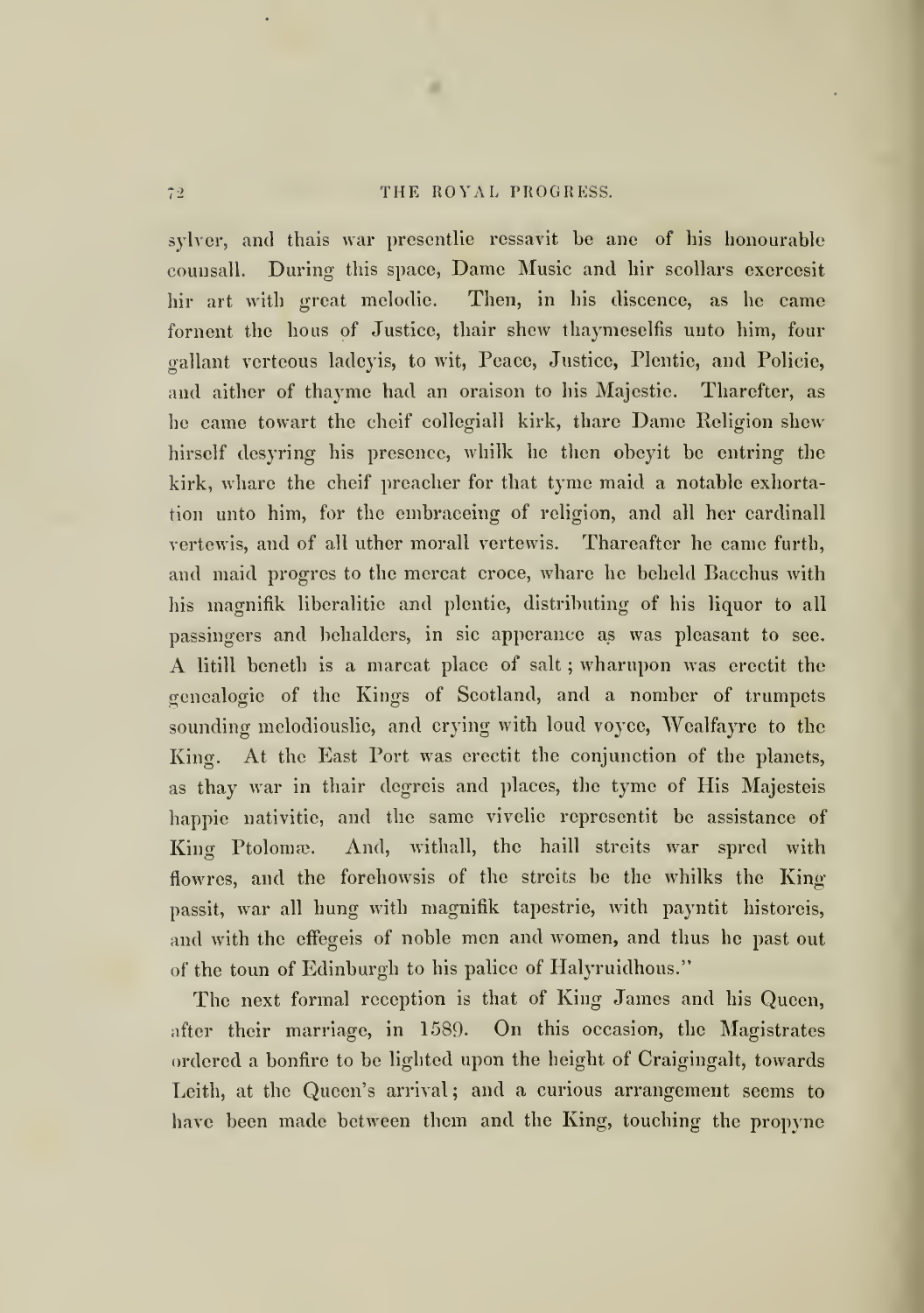or present which was to be made to Her Majesty, thus recorded by them :- "Knawand that the toun hes ane Jowell, of the Kings Majesties, quhich is ane taiblett of gold, in ane caise, with ane dyomond, and ane emmerawld, lyand in the hands of Alexander Clerk of Balbyrnie, to the touns behuif, in plege of foure thowsand pund ; as alswa vnderstands, that his Majestie, for to plesure the toun, is content that thai propyne hir Grace with the said Jowell : Thairfore thai haif thocht expedient to reteir the said Jowell furth of the hands of the said Alexander Clark, and he delyuerand the samin to gif ane sufficient discharge thairof. And therafter to propyne the samin to his Majestie ; and to repose thameselffs upon his Gracis guid will for the payment of the said sowme, for the quhilk the samin is layet is plege."

On the 15th of April, furious denunciations are issued against beggars, and bonfires being seen in the streets. On the 21st Mayit is agreed at the request of the King, to make " ane honorabill banket" for the Danish Ambassadors, and other strangers, together with the King and Queen, to be held " in Thomas Aitchinsoun master of the cunyie hous lugeing at Todriks wynd fute, upon Sonday at evin next to cum." For this, four puncheons of wine, four " bwnnis of beir," four "gang" of ale, and bread, are ordered to be brought in, and " to caus hing the hous with tapestrie, set the buirds, furmis, chandleris, and get flowres "-" To provyde cupbuirds and men to keip thame ; and my Lord Provest was content to provyde naiprie, and twa dozen of greit veschell, and to avance ane hunder pund or mair, as thai sall haif ado."

The King and Queen arrived at Leith on the 1st of May 1590, and were met by the Duke of Lennox, Lord Hamilton, Earl Bothwell, and many of the nobility and burgesses. Their train consisted of 224 persons, many of them, as saith the old manuscript, " in golden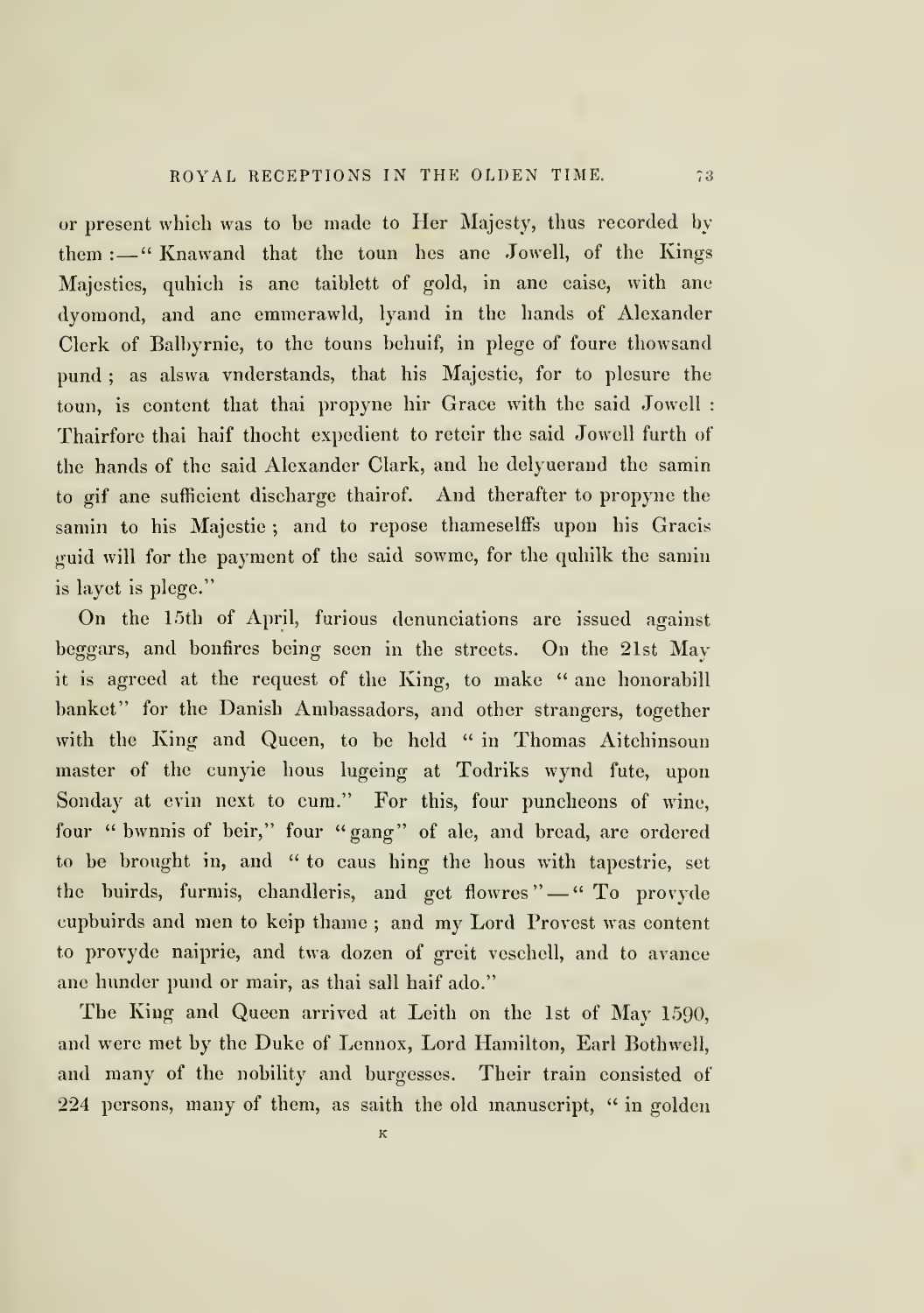٠

chenyies of gud faschioun." They were daily banqueted. " Upon the nyntein day of May, the Quenis Grace made entrie in Edinburgh, at the West Poirt, and was ressavit, efter a certane speiche in Latine, and delyverie of the keyis, as use is, and wes convoyed throw the haill toun, under a paill, to Halyruidhous. There wes 42 young men, all cled in quhite taffetie, and vissours of black cullour on their faces, lyke Mores, all full of gold chenyies, that dancit befoir hir Grace all the way."

In a letter from King James to the Scottish Privy Council, written from Newcastle, and dated 15th December 1616, he announces his intention of visiting Scotland, during the ensuing summer. His first reason for so doing shall appear in his own words :—"Wee ar not achamed to confesse that wee have had these many yeiris a great and naturall longing to see our native soyle and place of our birth and breeding, and this salmonlyke instinct of ouris hes restleslie, both when wee wer awake, and manie tymes in our sleip, so stirred up our thoghtis and bended our desyris to make a jornay thither, that wee can never rest satisfied till it sall pleas God that wee may accomplish it : And this we do upoun our honour declair to be the maine and principall motive of our intended jorney." The reception of this letter produced a warrant from the Privy Council for the repair of His Majesty's houses, with instructions as to the details, a " proclamatioun againis the slaying of His Majesties Buckis in Falkland," and " a proclamatioun aganis the slaughter of Murefoule." There appears a certain degree of prudential anxiety on the part of the Privy Council, that, as His Majesty is to be " accompanyit with diuers of his nobilitie and counsall, and with some of the reuerend clergie, besides a grite nomber of all rankis and qualities, from the kingdome of England," it is extremely necessary that Scotland should make the best possible appearance before the critical eyes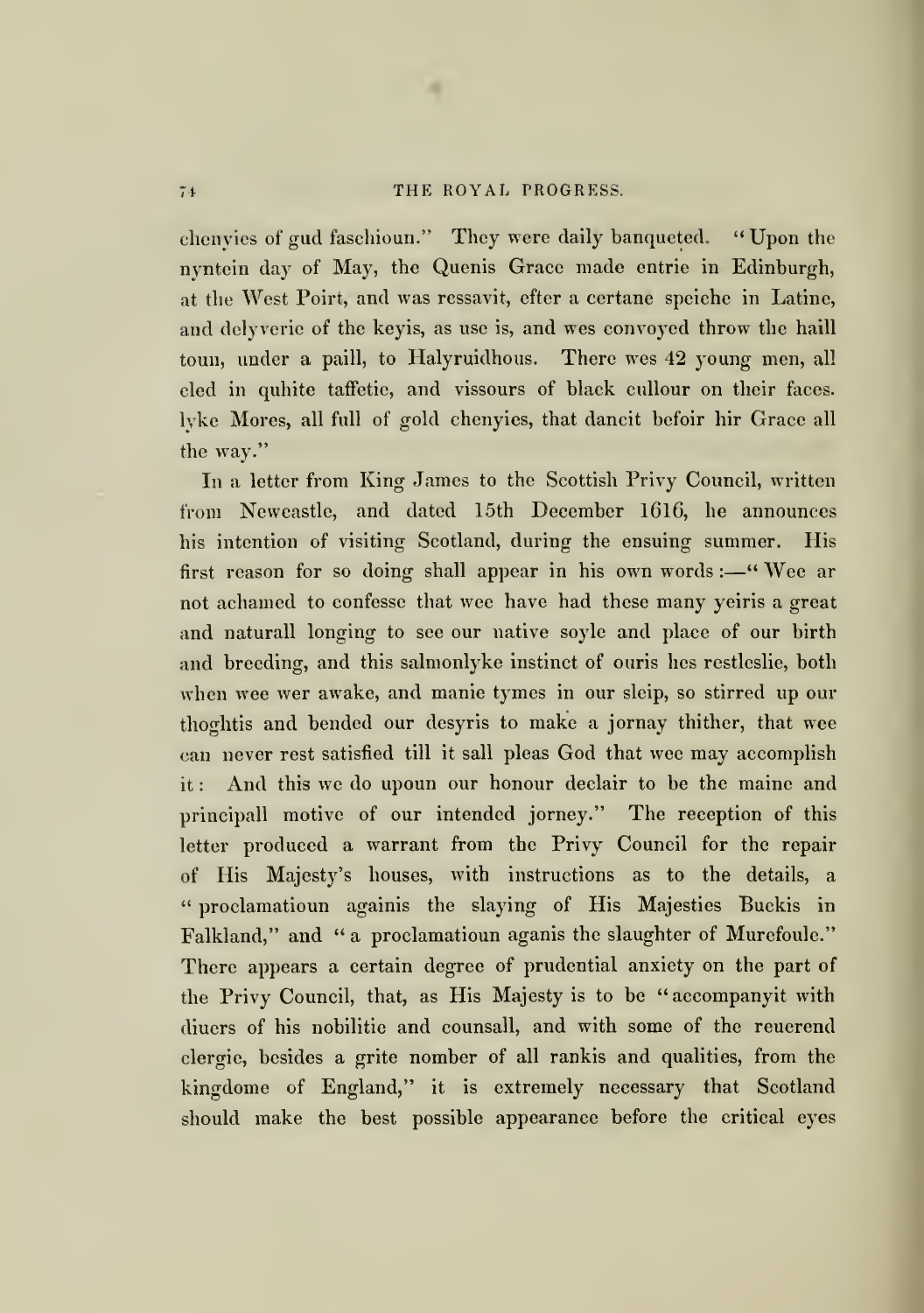of the strangers, who may be on the watch narrowly to remark upon the carriage and conversation of the inhabitants, their entertainment and lodging, and to discover whether their houses, bedding, and napery be clean and neat, and to report of them accordingly ; the Magistrates are at great length instructed how they are to insure that their opinion may be favourable, and amongst others, " it is heirby recommendit unto the saidis Magistrats to see that the saidis ludgeingis be furnist with honnest and clene bedding, and weele weshin and weele smellit naprie, and otheris linningis." And further that every one of the Magistrates " within thair awne boundis, haif a cair, and gif directioun for keeping of thair strettis cleene, and that no beggaris be scene within thair boundis." A most tremendous act against beggars immediately follows.

On the 9th of April, the Provost and Magistrates give directions, that a number of the gravest and most ancient burgesses, and of best rank, shall be ready to attend his Majesty,—" all apperellit in blak velvet, the ane half in gownis faiced with blak velvet, and the uther half in partisanis,"—under the penalty of " ane hundreth pundis." On the 23d April, dresses are also ordered for the town officers, and for the macer, " ane goun of claith, with an stand of claith of figurit satine." And as his Majesty had "declairit, that it is his will and plesour that ane harrang and speache be maid to him at his entrie within this burgh ; thairfor the counsall nominatis and electis Mr. Johne Hay, thair clerk deput, to make the said harrang, and ordainis him to provyde himselfe to that effect." On the 7th of May, a banqueting-house is ordered to be built "in the counsall house yaird, for intertening his Majestic and his nobles." And on the 12th of the same month, they resolve " to propyne his Majestie at his entrie with ten thousand merkis, in dowble angells of gold, and to by ane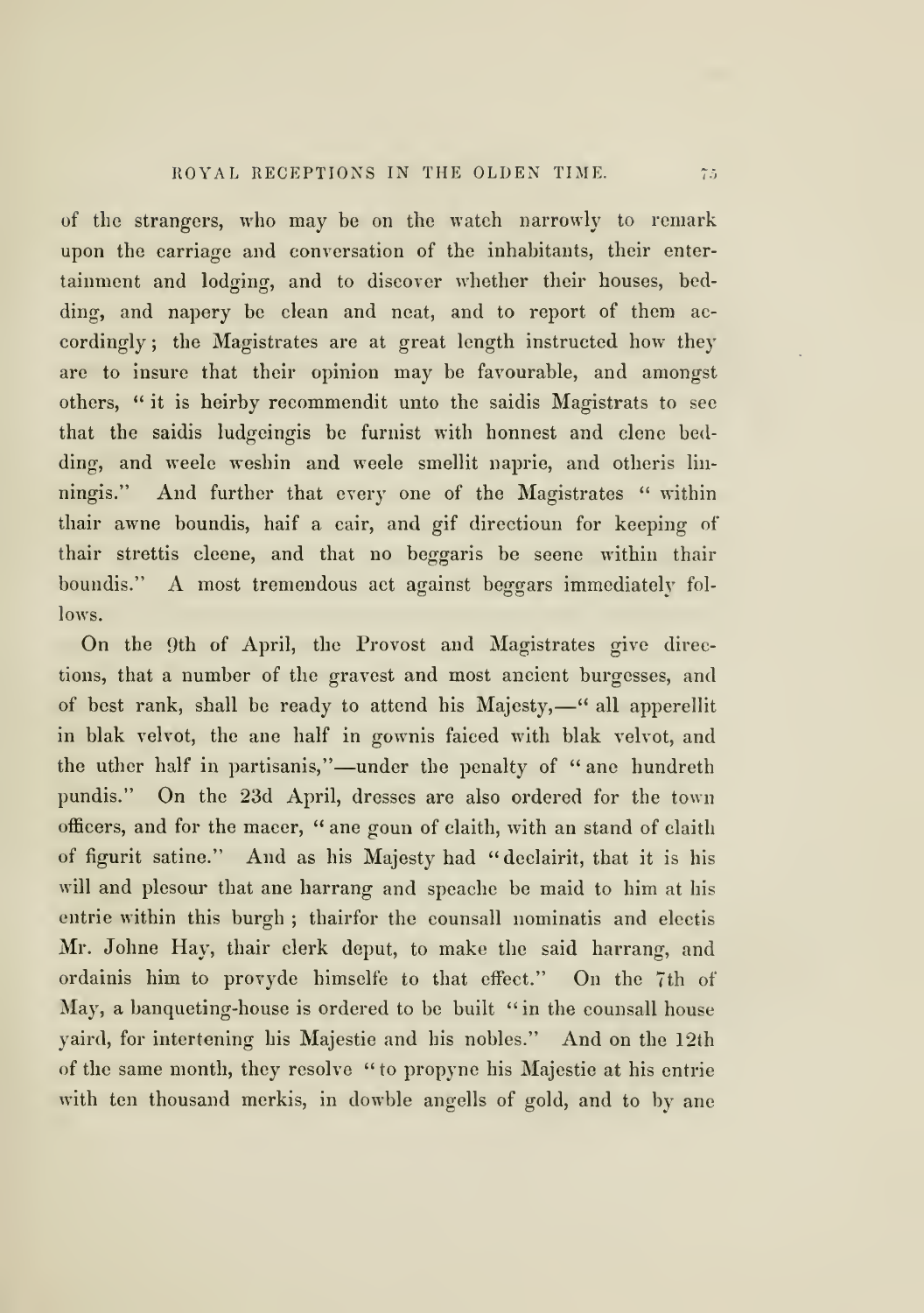٠

ailt baissin of the grittest quantitie can be had, to put the same in." After all these preparations, his Majesty's reception, as taken from a volume of the Eecords of the High Court of Justiciary, was as follows. " The saxtene day of May 1617, the Kingis Majestic enterit at the Wast Poirt of Edinburgh, quhair the Provest, the foure bailyeis, the haill counsell of the toun, with ane hundreth honest men and mae, war all assemblit, in blak gownes all lynit with plane velvet, and thair haill apparrell war plane black velvet ; At quhilk tyme first the Proveist, William Nisbet, maid ane harrand, welcuming his Majestic to his awin Citie, Thareafter ane harand was maid be Mr. John Hay, in name of the haill citizens, Ane purse contening fyve hundreth double angellis laid in a silver basing double overgilt, was propynit to his Majestic, Quha with ane myld and gracious countenance resavit thayme with thair propyne, come tharefter throw the Citie to the kirk, quhair ane sermone was maid be the Archebishope of St. Androis, Spottiswood ; Tharefter come directlie doun the streit, towardis his awin palice in Halyrudhous, being convoyit be the honest men of the toun, to the corse callit St. Johne's Croce, quhair be the drawing of ane sword his Majestic knychtit the Proveist."

The next Eoyal visitor was Charles I., who, in a letter of July 14, 1628, announced his coming, to be crowned, and hold a parliament, but who did not arrive till June 1633. In anticipation of this visit, a sum of money is ordered to be raised from the citizens by extent. Mr. John Hay is ordained to write the " speech or harrang" to his Majesty. Orders are given for " ane pale to be maid to be carried above his Majesties heid, and to be caryed be the four baillies, deyne of gild and thesaurer." A proclamation is made against the slaughter of wild fowl, and the sheriff of Edinburgh is ordered to have the highways throughout the county repaired, all of them being particularized in detail. As the time of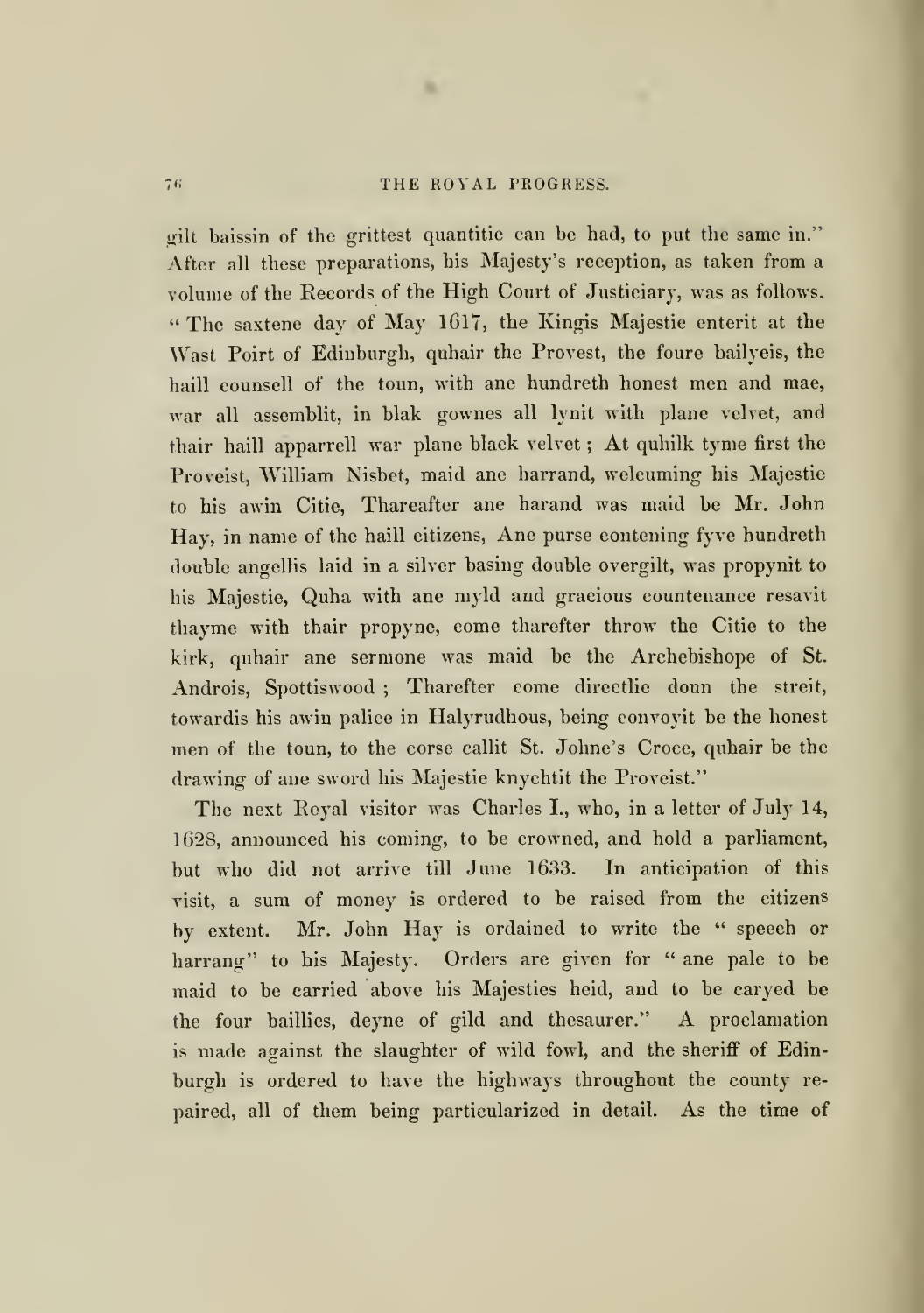his Majesty's coming approaches, all the burghs are called upon to furnish, for the support of his table, a certain number of fed nolt, each according to its importance, as had been done on the occasion of the coming of his Majesty's father, King James, on which occasion Dundee and Glasgow undertook for 300 each. The city of Brechin, <sup>100</sup>—St. Andrews, <sup>60</sup>—Dalkeith for <sup>20</sup>—Linlithgow, <sup>24</sup>—Musselburgh, 12, &c. Lodgings for the King's train are ordered in all the places where he is likely to be, care being taken " That thair lodgings be cleane, handsome, and neate ; That the bedding and naperie be cleane and weill smelled ; and that no filth or beggers be scene upon thair streets." All persons living in any of the King's palaces are ordered to quit, and a particular proclamation is issued regarding the reservation of lodgings and stabling in the Canongate, for the attendants on the court. On the 14th of March, the Lords of Privy Council, " in regarde of the solemniteis and showes quhilks ar to be made by the Magistrats at the Westport," ordain that the heads of some malefactors set up there should be taken down. The Town-Council, on the 5th April 1633, " finding the hie streettes and publict vennellis of this burgh to abound with all kynd of filth, to the reprotche of the toun, when strangeris does repair to the same," strong denunciations and large penalties are made against all offenders.

On the 12th June, the Privy Council ordain that the Scottish nobles shall ride before the King, and the English immediately after him—that his Majesty shall take his great horse " at the west end of the long gait, neere to St. Cuthbert's church." They also give directions about the carrying of the sword, and the canopy ; and on the 13th June, they ordain " that no coache enter within his Majesties court with more then foure horsis," The Provost and Magistrates are commanded " to take doun the gallowes and malefac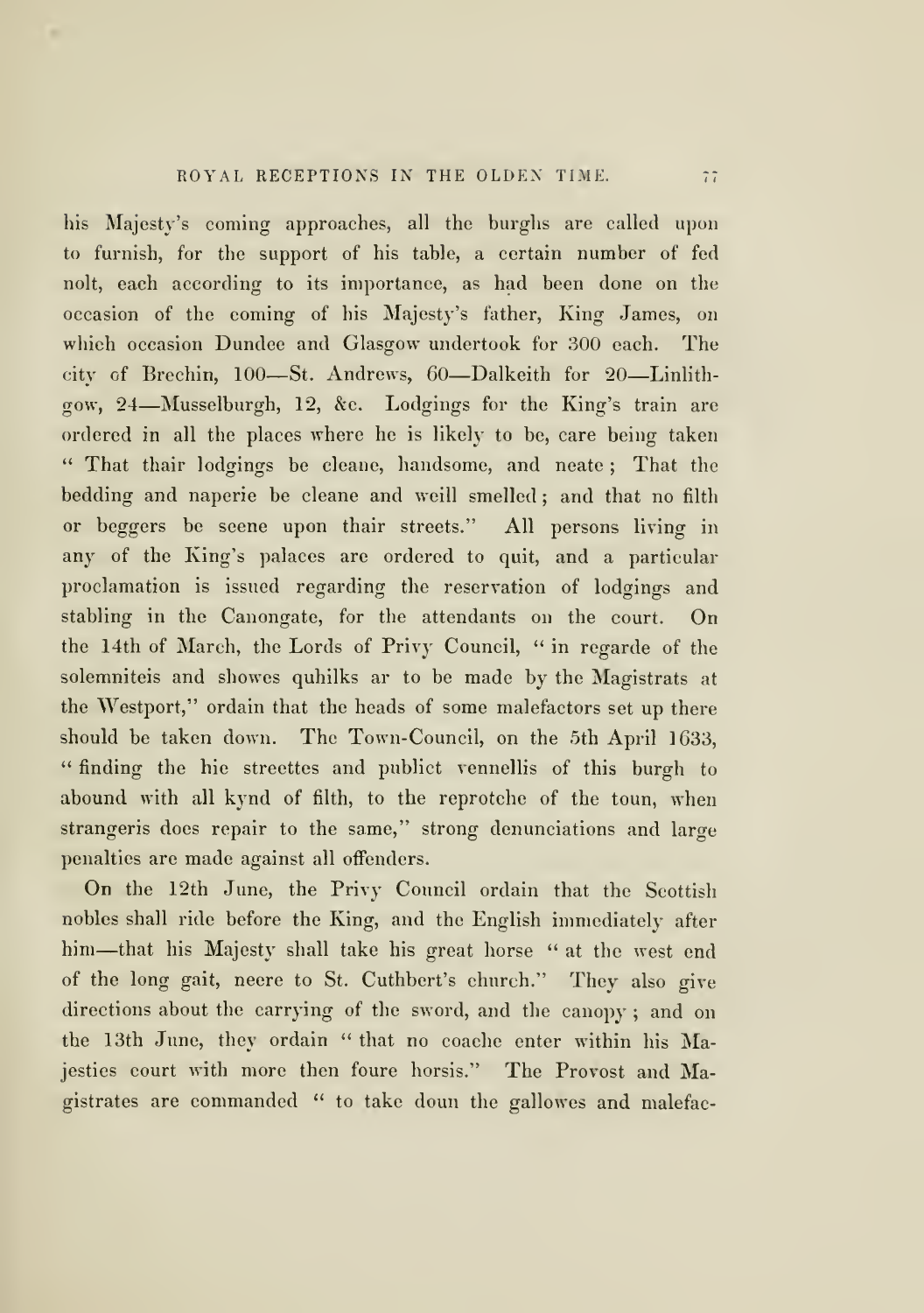×

tor hanged thereon at the cast end of the linkes." Sand is provided for covering the streets—and the trumpeters are ordered to meet his Majesty, " and sound upon the linkes of Leith." It also appears that a propyne and banquet were, as usual, given upon this occasion. The following is the order for the manner of His Majesty's entrance :

"  $A_{p}$  Dalkeith, 14th June 1633.—The whilk day the Kings Majestic, with the advice of the Lords of his Secreit Counsell, has thought meit and expedient, concluded and ordained, that, for his Majesties more statelie and orderlie entrie within the burgh of Edinburgh, the Lords Spirituall and Temporall, and others, who by thair charge and place owes attendance at that action, sail convein and meit his Majestic upon the long gait, at one of the cloke in the afternoone, where they sail be marishalled and ranked according to thair dignitie and place, and sail ryde and accompanie his Majestic at his entrie within the said burgh, and conduct him to his palace of Halyrudhous, in the manner and order following, to witt, the Marques of Hamilton, as maister of the horses, sail ryde a little behind his Majestic, leading ane horse of state ; the Erie of Errol, by his Majesties appointment sail receave from the Lord Chamberlane, ane shethed sword, which the said Erie sail carie immediatlie before his Majestic, and sail ryde upon the Chamberlane his right hand ; nixt unto thame Lyoun king at armes, and such of his brethren as he sall make choise of; then the Ischer before him, the Almoner, and Master of Requeists ; nixt to thame, the Lords Chancillor and Thesaurer; then the twa Archbishops; nixt to thame, the Erles and Viscounts, then the Bishops, and last, the Lords. And that the toun of Edinburgh sail have a standing guaird upon either side of the streit, which sail not budge nor remove fra the tyme of his Majesties entering within the West Port, till he pas furth of the liberties of the said toun, and that the volly to be given be the Castell of